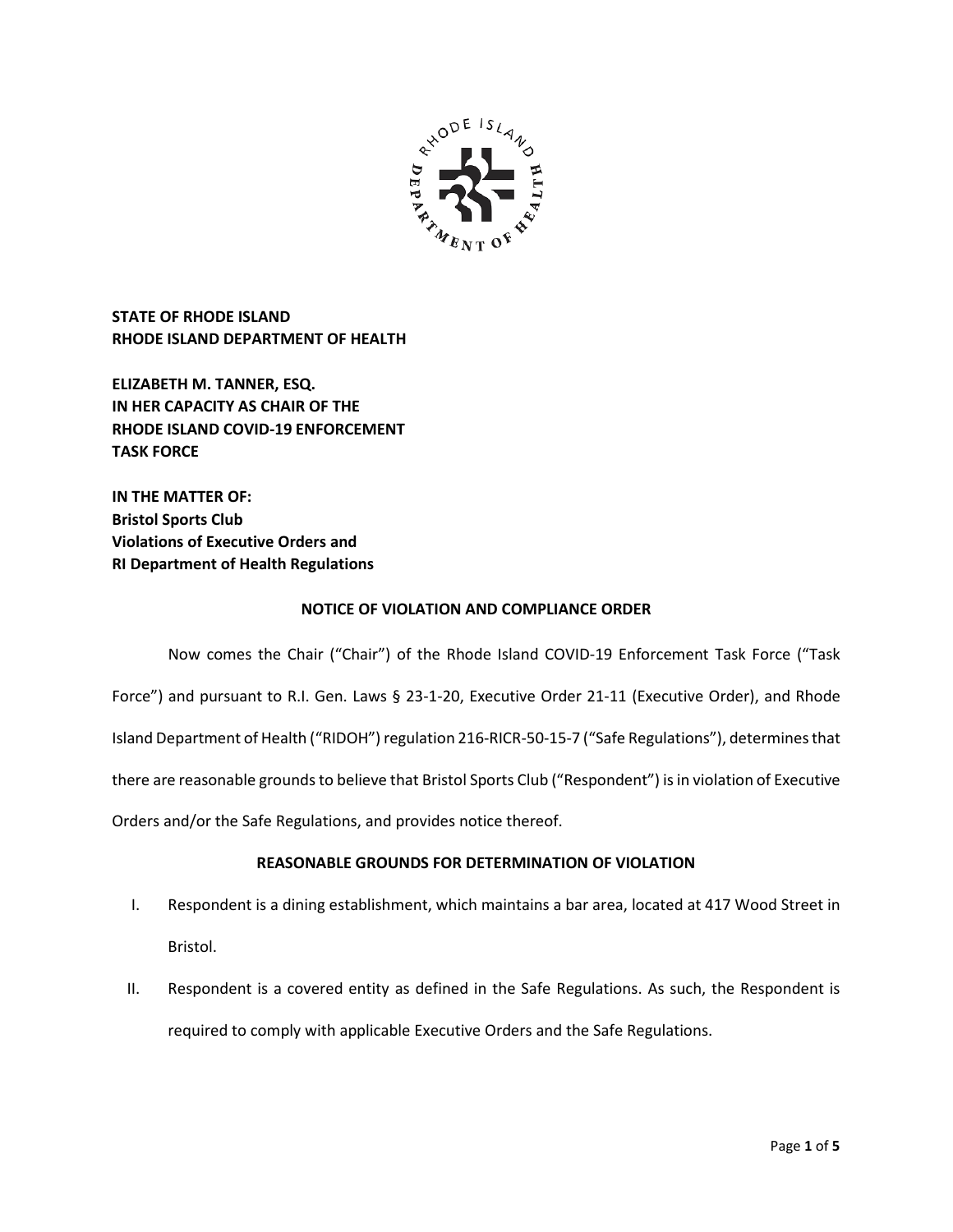- III. On or about September 28, 2020, a Task Force inspector conducted a Healthy Environment inspection of the Respondent. The inspector performed a checklist inspection based on the Safe Regulations and determined that Respondent scored a 5/11 for overall requirements and a 1/6 for bar requirements. After the inspection, the inspector provided information and resources to the Respondent to help it achieve full compliance. This included a recommendation to the Respondent on how to access www.ReopeningRI.com and the relevant websites for the Executive Orders, rules, regulations, and guidance. The Respondent was also advised that an inspector would conduct a reinspection in the near future.
- IV. On or about February 5, 2021, a different Task Force inspector conducted a reinspection of the Respondent. The inspector met with an employee and performed a checklist inspection based on the Safe Regulations. The inspector determined that the Respondent again scored a 4/12 for overall requirements, a 4/5 for dining requirements, and a 5/7 for bar requirements.
- V. Therefore, as a result of the Respondent's continued failure to comply with applicable Executive Orders and the Safe Regulations, and in the absence of any other information to rebut the allegations above, RIDOH has drawn the conclusion that the above allegations are true, and the Respondent is not in compliance with applicable Executive Orders and/or the Safe Regulations.

### **ALLEGED VIOLATIONS**

The following alleged violations stem from the February 5, 2021 reinspection.

I. Respondent is in violation of Section 7.4.1(A)(3) of the Safe Regulations, which requires all individuals in an establishment to wear cloth face coverings unless an exception applies and requires establishments to deny entry to any employee, who is not otherwise exempt from the requirement or who refuses to wear a cloth face covering when required. The inspector observed that the employee bartender was wearing a cloth face covering improperly beneath her chin. The employee did not claim an exception.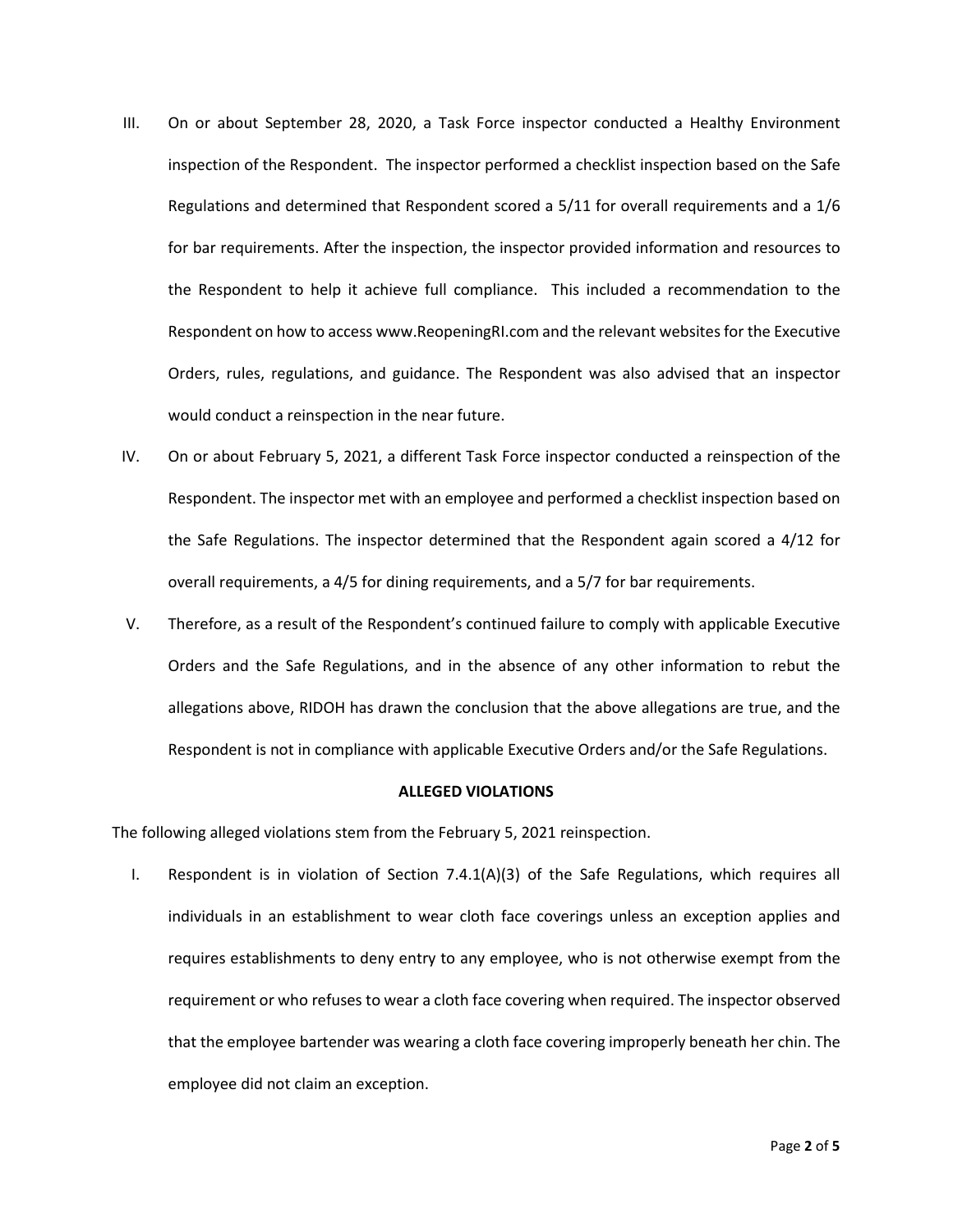- II. Respondent is in violation of Section  $7.4.1(A)(1)$  of the Safe Regulations, which requires each covered entity to develop, maintain, and ensure compliance with a written plan for the safe operation of the establishment. Upon request, Respondent could not produce a written plan.
- III. Respondent is in violation of Sections 7.4.1(A)(6) & (7) of the Safe Regulations, which require each covered entity to ensure the performance of environmental cleaning of its establishments once per day and to maintain records documenting such environmental cleaning. Upon request, the Respondent could not produce the required records.
- IV. Respondent is in violation of Section 7.4.1(A)(8) of the Safe Regulations, which requires all covered entities to maintain an employee work log that identifies the full name, phone number, and the date and time of all shifts worked by each employee. This work log must be maintained for at least thirty (30) days. Upon request, Respondent could not produce an employee work log.
- V. Respondent is in violation of Executive Order 21-11, which states in pertinent part, that at all times, a licensee must close its bar area, including but not limited to the bar counter and seating at the bar counter, and ensure that the bar area is not accessible to patrons. All such bars, restaurants and other establishments must rope off the bar area and make seating at the bar counter unavailable to customers. The inspector observed that the bar area was open, allowing seating, and providing service to customers.
- VI. Respondent is in violation of Section 7.4.2(A)(2) of the Safe Regulations, which prohibits selfservice seating. The inspector observed that patrons were allowed to seat themselves without assistance by the Respondent.
- VII. Respondent is in violation of Section 7.4.2(A)(1)(a) of the Safe Regulations, which requires that information be collected from all visitors and other entrants who have interacted with others present on site for a period of 15-minutes or more solely for the purposes of contact tracing. Upon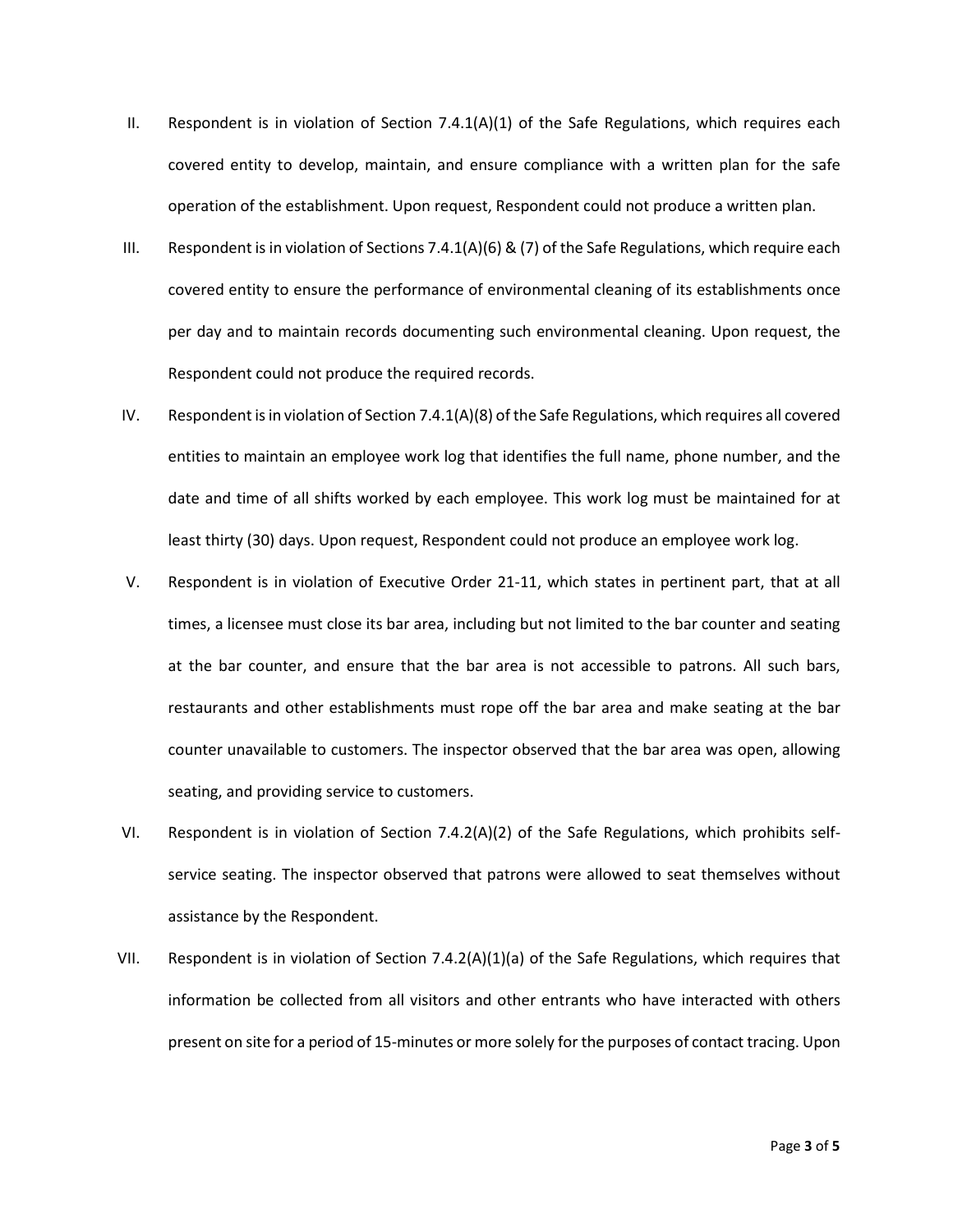request, the Respondent admitted that they did not collect the required information for patrons who were on site of a period of 15 minutes or more.

#### **ORDER**

It is hereby ORDERED, that on or before the tenth  $(10<sup>th</sup>)$  day from service of this Notice of Violation and Compliance Order, Respondent shall remedy the above cited violations and come into full compliance with applicable Executive Orders and Regulations, by fulfilling the conditions as set forth below:

- I. Respondent shall require all employees in its establishment to wear cloth face coverings unless an exception applies. In accordance with Section 7.4.1(3)(a) of the Safe Regulations, Respondent shall deny access to its establishment to any employee who refuses to wear a cloth face covering when required by the Safe Regulations unless an exception applies.
- II. Respondent shall develop, maintain, and ensure compliance with a written plan for the safe operation of the establishment.
- III. Respondent shall ensure the performance of environmental cleaning of its establishment once per day and maintain records documenting such environmental cleaning.
- IV. Respondent shall maintain an employee work log that identifies the full name, phone number, and the date and time of all shifts worked by each employee. This work log must be maintained for at least thirty (30) days.
- V. Respondent shall ensure that its bar area remains closed and roped off until such time as the requirement set forth in Executive Order 21-11, and any successor Executive Order thereto, that bar areas remain closed is lifted.
- VI. Respondent shall ensure that service is made only to seated customers and that no service to standing customers occurs.